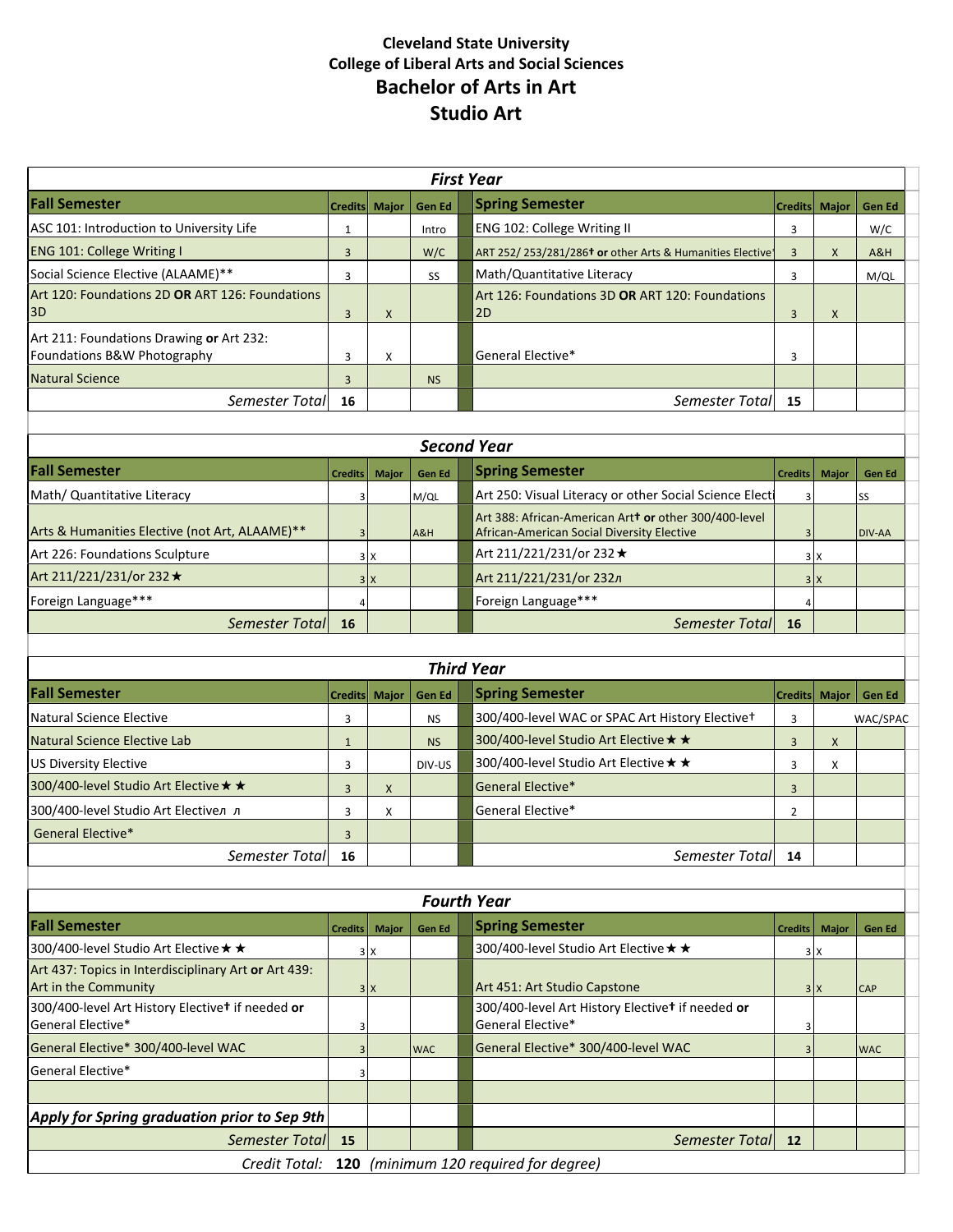## **Cleveland State University College of Liberal Arts and Social Sciences Bachelor of Arts in Art Studio Art**

| Assumptions: college-level readiness in MTH & ENG; no Foreign Language Deficiency                                                                                                                                                                                                                                                                                                                                                                                                                                                                                                                                                                                                                                                                                                                                                                                                                                                                                                                                                                                                                                                                                                                                                                             |  |  |  |                                                                                                |  |  |  |  |  |
|---------------------------------------------------------------------------------------------------------------------------------------------------------------------------------------------------------------------------------------------------------------------------------------------------------------------------------------------------------------------------------------------------------------------------------------------------------------------------------------------------------------------------------------------------------------------------------------------------------------------------------------------------------------------------------------------------------------------------------------------------------------------------------------------------------------------------------------------------------------------------------------------------------------------------------------------------------------------------------------------------------------------------------------------------------------------------------------------------------------------------------------------------------------------------------------------------------------------------------------------------------------|--|--|--|------------------------------------------------------------------------------------------------|--|--|--|--|--|
| <b>College/ Program Notes:</b>                                                                                                                                                                                                                                                                                                                                                                                                                                                                                                                                                                                                                                                                                                                                                                                                                                                                                                                                                                                                                                                                                                                                                                                                                                |  |  |  |                                                                                                |  |  |  |  |  |
| The plan above is a suggested guide to ensure that all General Education, College, University, and Major requirements are met within 4 years of study. Students may deviate from the suggested<br>placement of Gen Ed courses, although the M/QL and W/C requirements should be completed during the first year of study.                                                                                                                                                                                                                                                                                                                                                                                                                                                                                                                                                                                                                                                                                                                                                                                                                                                                                                                                     |  |  |  |                                                                                                |  |  |  |  |  |
| *General Electives ensure that a student accumulates the minimum credit hour totals needed for graduation. Students must have a minimum of 120 total credit hours, of which a minimum of<br>42 credit hours must be upper division (300 or 400-level courses). Depending upon other elective choices made, students may not need as many general electives as indicated above, or may<br>need additional electives. TThe Art History requirement for Studio Art and Design students is three courses including one that carries WAC or SPAC credit. Art 250, 252, 253, 281, 286, 341, and<br>388 count towards this requirement but do not carry WAC or SPAC credit. Most other 300-level Art History courses, Art 492, and Art 495 do carry WAC or SPAC credit. ***If college and<br>University Foreign Language requirements are complete, substitute with General Elective. ★ Art 211, 221, 231, and 232 are required for Studio Art students. ★★ Students are encouraged to<br>meet with their major advisor to review Studio Art elective options. Studio Art electives must include courses in at least two of the five individual studio media areas (Drawing/Illustration,<br>Painting/Watercolor, Photography, Printmaking, and Sculpture/Ceramics). |  |  |  |                                                                                                |  |  |  |  |  |
| <b>University Notes:</b>                                                                                                                                                                                                                                                                                                                                                                                                                                                                                                                                                                                                                                                                                                                                                                                                                                                                                                                                                                                                                                                                                                                                                                                                                                      |  |  |  |                                                                                                |  |  |  |  |  |
| <b>Gen Ed Key:</b>                                                                                                                                                                                                                                                                                                                                                                                                                                                                                                                                                                                                                                                                                                                                                                                                                                                                                                                                                                                                                                                                                                                                                                                                                                            |  |  |  | SS = Social Sciences Requirement (2 courses from different departments**)                      |  |  |  |  |  |
| INTRO = Introduction to University Life Requirement (one course)                                                                                                                                                                                                                                                                                                                                                                                                                                                                                                                                                                                                                                                                                                                                                                                                                                                                                                                                                                                                                                                                                                                                                                                              |  |  |  | A&H = Arts & Humanities Requirement (2 courses from different departments**)                   |  |  |  |  |  |
| W/C = Writing/Composition Requirement (two courses; C or better required)                                                                                                                                                                                                                                                                                                                                                                                                                                                                                                                                                                                                                                                                                                                                                                                                                                                                                                                                                                                                                                                                                                                                                                                     |  |  |  | DIV = Social Diversity Requirement (2 courses; one US Diversity and one African American Exp.) |  |  |  |  |  |
| M/QL = Mathematics/Quantitative Literacy Requirement (two courses)                                                                                                                                                                                                                                                                                                                                                                                                                                                                                                                                                                                                                                                                                                                                                                                                                                                                                                                                                                                                                                                                                                                                                                                            |  |  |  | WAC/SPAC = Writing/Speaking Across the Curriculum Requirement (3 courses, one in the major)    |  |  |  |  |  |
| NS = Natural Sciences (two courses, one of which must have a lab)                                                                                                                                                                                                                                                                                                                                                                                                                                                                                                                                                                                                                                                                                                                                                                                                                                                                                                                                                                                                                                                                                                                                                                                             |  |  |  | CAP = Capstone Requirement                                                                     |  |  |  |  |  |
| ** of the SS and A&H courses, one must be focused on Africa, Latin America, Asia or the Middle East (ALAAME)                                                                                                                                                                                                                                                                                                                                                                                                                                                                                                                                                                                                                                                                                                                                                                                                                                                                                                                                                                                                                                                                                                                                                  |  |  |  |                                                                                                |  |  |  |  |  |
|                                                                                                                                                                                                                                                                                                                                                                                                                                                                                                                                                                                                                                                                                                                                                                                                                                                                                                                                                                                                                                                                                                                                                                                                                                                               |  |  |  |                                                                                                |  |  |  |  |  |
| This information is provided solely for the convenience of the reader, and the University expressly disclaims any liability which may otherwise be incurred. This publication is neither a contract<br>nor an offer to make a contract. While every effort has been made to ensure the accuracy of the information, the University reserves the right to make changes at any time with respect to<br>course offerings, degree requirements, services provided, or any other subject addressed herein.                                                                                                                                                                                                                                                                                                                                                                                                                                                                                                                                                                                                                                                                                                                                                         |  |  |  |                                                                                                |  |  |  |  |  |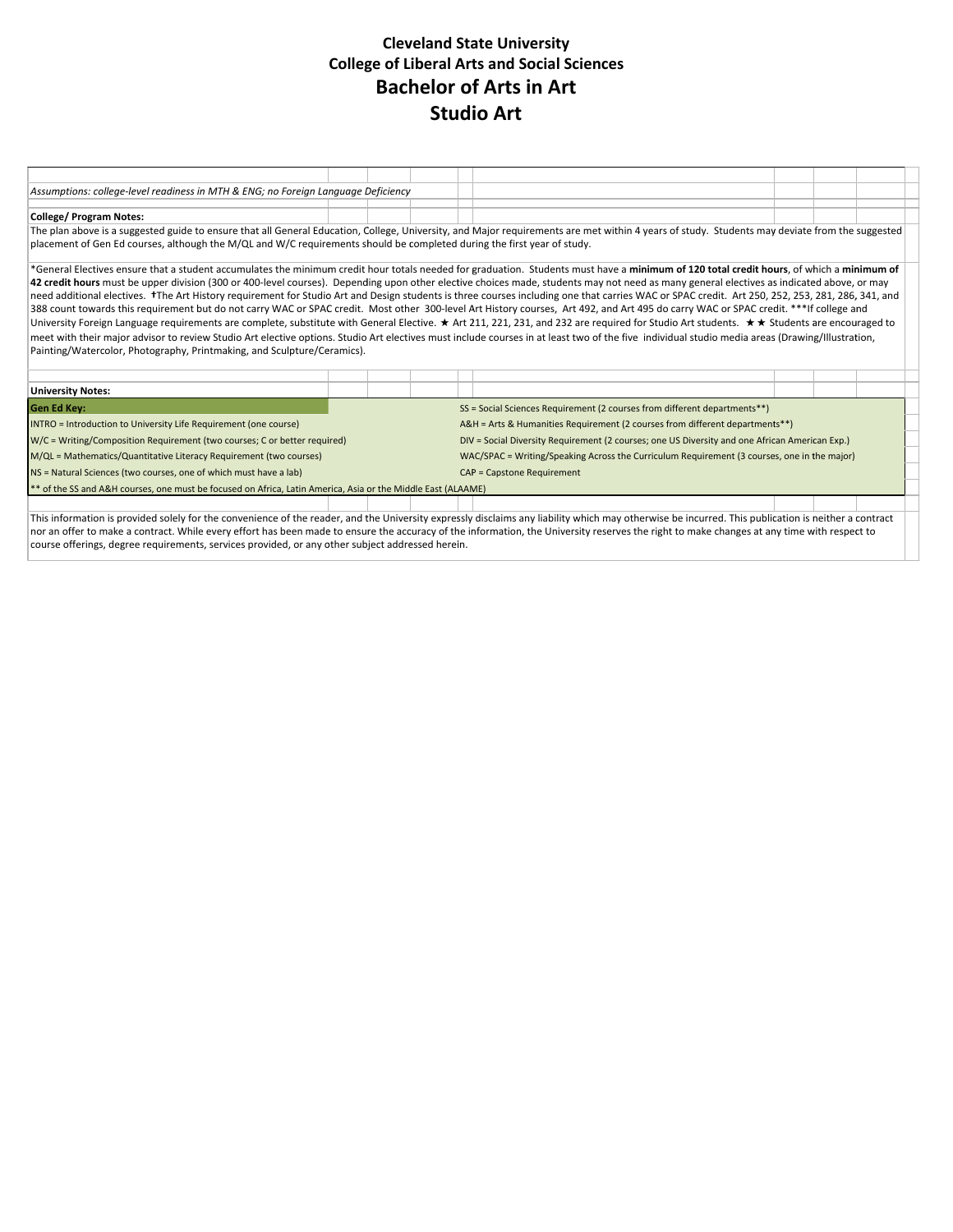#### **Cleveland State University College of Liberal Arts and Social Sciences Bachelor of Arts in Art**

Art History

| <b>First Year</b>                             |                      |           |               |  |                                                                                      |                      |           |              |
|-----------------------------------------------|----------------------|-----------|---------------|--|--------------------------------------------------------------------------------------|----------------------|-----------|--------------|
| <b>Fall Semester</b>                          | <b>Credits Major</b> |           | <b>Gen Ed</b> |  | <b>Spring Semester</b>                                                               | <b>Credits Major</b> |           | Gen Ed       |
| ASC 101: Introduction to University Life      |                      |           | Intro         |  | <b>ENG 102: College Writing II</b>                                                   | 3                    |           | W/C          |
| <b>ENG 101: College Writing I</b>             |                      |           | W/C           |  | Art 250: Visual Literacy <sup>†</sup> or other Social Science Elective <sup>**</sup> | 3                    |           | <b>SS</b>    |
| Foreign Language***                           | 4                    |           | <b>CLASS</b>  |  | Foreign Language***                                                                  | 4                    |           | <b>CLASS</b> |
| MTH 116: Foundations Quantitative Literacy    |                      |           | M/QL          |  | MTH 117: Mathematical App in Real World                                              | 3                    |           | M/QL         |
| Art 252: Introduction to Early Western Art*** |                      | $\lambda$ | A&H           |  | Art 253: Intro to Western Art since 1400 <sup>+</sup>                                | 3                    | $\lambda$ |              |
|                                               |                      |           |               |  |                                                                                      |                      |           |              |
| Semester Total                                | 14                   |           |               |  | Semester Total                                                                       | 16                   |           |              |

| <b>Second Year</b>                    |                      |           |           |                                                                                                               |               |  |  |  |  |
|---------------------------------------|----------------------|-----------|-----------|---------------------------------------------------------------------------------------------------------------|---------------|--|--|--|--|
| <b>Fall Semester</b>                  | <b>Credits Major</b> |           | Gen Ed    | <b>Spring Semester</b><br><b>Credits Major</b>                                                                | <b>Gen Ed</b> |  |  |  |  |
| Natural Science Elective              |                      |           | <b>NS</b> | Natural Science Elective<br>3                                                                                 | <b>NS</b>     |  |  |  |  |
| Social Science Elective (ALAAME)**    |                      |           | <b>SS</b> | Natural Science Elective Lab                                                                                  | <b>NS</b>     |  |  |  |  |
| Art 281: Introduction to Asian Art+   |                      | $\lambda$ |           | Art and Humanities Elective (not Art)**<br>3                                                                  | A&H           |  |  |  |  |
| Art 286: Introduction to African Art+ |                      | X         |           | Art 388: African-American Artt or other 300/400 level<br>African-American Social Diversity Elective<br>X<br>3 | DIV-AA        |  |  |  |  |
| General Elective*                     |                      |           |           | 300-level WAC or SPAC Art History Elective<br>3                                                               | WAC/SPAC      |  |  |  |  |
|                                       |                      |           |           | <b>Seneral Elective*</b><br>3                                                                                 |               |  |  |  |  |
| Semester Total                        | 15                   |           |           | Semester Total<br>16                                                                                          |               |  |  |  |  |

| <b>Third Year</b>                   |    |   |                      |  |                                                    |                      |   |               |  |
|-------------------------------------|----|---|----------------------|--|----------------------------------------------------|----------------------|---|---------------|--|
| <b>Fall Semester</b>                |    |   | Credits Major Gen Ed |  | <b>Spring Semester</b>                             | <b>Credits Maior</b> |   | <b>Gen Ed</b> |  |
| 300-400 level Art History Elective  | 3  | ^ |                      |  | 300-400 level Art History Elective                 | 3                    | X |               |  |
| <b>US Social Diversity Elective</b> | 3  |   | DIV-US               |  | 300-400 level Art History Elective                 | 3                    | X |               |  |
|                                     |    |   |                      |  | Art History Related Courset (if needed) or General |                      |   |               |  |
| Art History Related Courset         | 3  | х |                      |  | Elective*                                          | 3                    | X |               |  |
| General Elective* 300-400 level     | 3  |   |                      |  | General Elective* 300-400 level                    | 3                    |   |               |  |
| <b>General Elective*</b>            | 3  |   |                      |  | <b>General Elective*</b>                           |                      |   |               |  |
|                                     |    |   |                      |  |                                                    |                      |   |               |  |
| Semester Total                      | 15 |   |                      |  | Semester Total                                     | 15                   |   |               |  |

|                                                           | <b>Fourth Year</b> |   |            |  |                                                                |                      |   |            |  |  |  |
|-----------------------------------------------------------|--------------------|---|------------|--|----------------------------------------------------------------|----------------------|---|------------|--|--|--|
| <b>Fall Semester</b>                                      | Credits Major      |   | Gen Ed     |  | <b>Spring Semester</b>                                         | <b>Credits Major</b> |   | Gen Ed     |  |  |  |
|                                                           |                    |   |            |  | Art 495: Art Seminar or Art 492: Contemporary                  |                      |   |            |  |  |  |
| Art 495: Art Seminar                                      | 3                  | x | <b>WAC</b> |  | Critical Theory <sup>t</sup>                                   | 3                    | X | WAC/SPAC   |  |  |  |
| 300-400 level Art History Elective                        | $\overline{3}$     | X |            |  | Art 452: Art History Capstone                                  |                      | X | <b>CAP</b> |  |  |  |
|                                                           |                    |   |            |  | 300-400 level Art History Elective <sup>+</sup> (if needed) or |                      |   |            |  |  |  |
| General Elective* 300-400 level                           | 3                  |   |            |  | General Elective* 300-400 level                                | 3                    | X |            |  |  |  |
| <b>General Elective*</b>                                  | $\overline{3}$     |   |            |  | General Elective* 300-400 level                                | 3                    |   |            |  |  |  |
| General Elective*                                         | 3                  |   |            |  | General Elective*                                              | 3                    |   |            |  |  |  |
|                                                           |                    |   |            |  | <b>General Elective*</b>                                       |                      |   |            |  |  |  |
| Apply for Spring graduation prior to Sep 9th              |                    |   |            |  |                                                                |                      |   |            |  |  |  |
| Semester Total                                            | 15                 |   |            |  | Semester Total                                                 | 14                   |   |            |  |  |  |
| (minimum 120 required for degree)<br>Credit Total:<br>120 |                    |   |            |  |                                                                |                      |   |            |  |  |  |

*Assumptions: college-level readiness in MTH & ENG; no Foreign Language Deficiency*

#### **College/ Program Notes:**

The plan above is a suggested guide to ensure that all General Education, College, University, and Major requirements are met within 4 years of study. Students may deviate from the suggested placement of Gen Ed courses, although the M/QL and W/C requirements should be completed during the first year of study.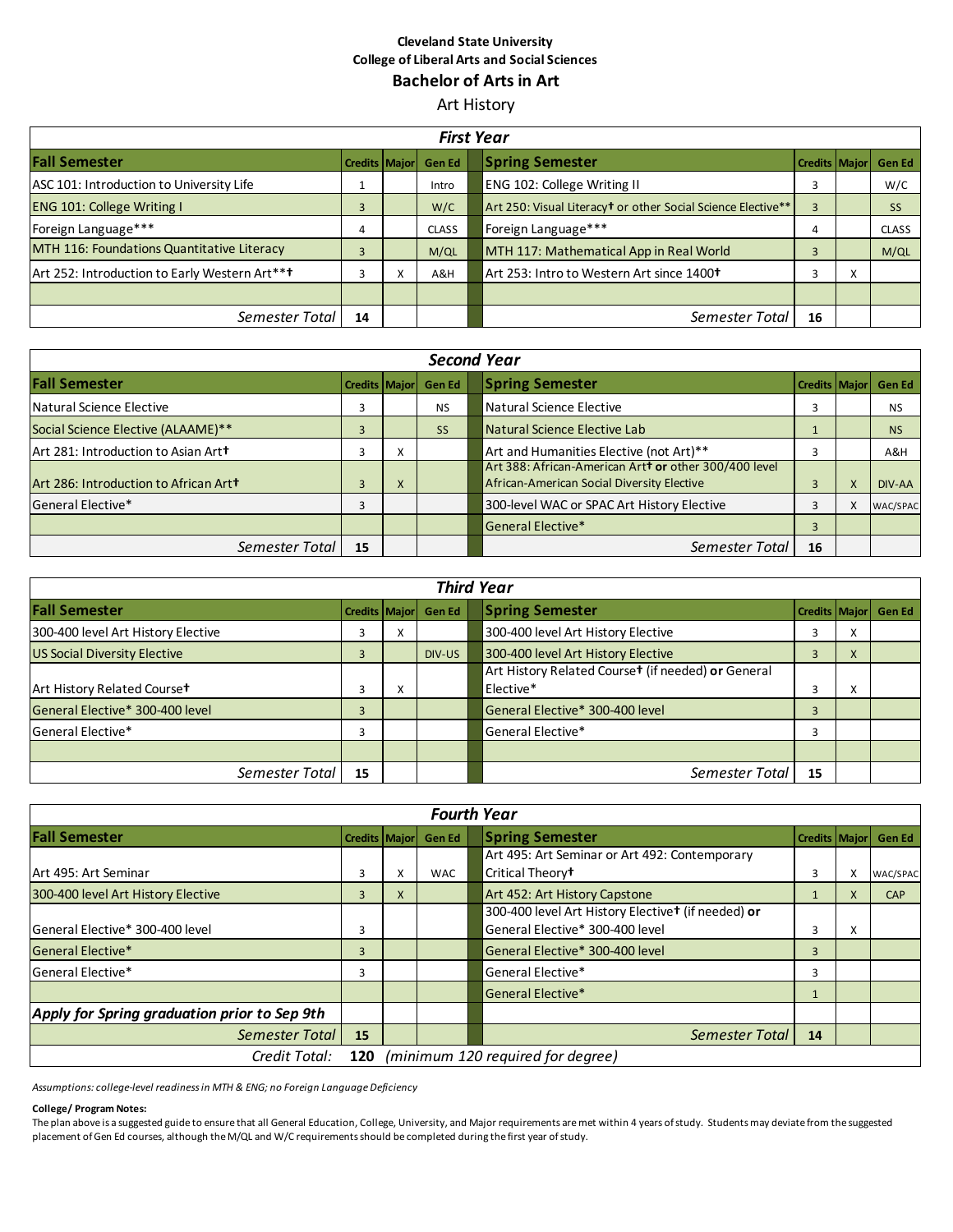### **Cleveland State University College of Liberal Arts and Social Sciences Bachelor of Arts in Art** Art History

\*General Electives ensure that a student accumulates the minimum credit hour totals needed for graduation. Students must have a **minimum of 120 total credit hours**, of which a **minimum of 42 credit hours** must be upper division (300 or 400-level courses). Depending upon other elective choices made, students may not need as many general electives as indicated above, or may need additional electives. *†*Options for Art History major Related Courses include Studio Art and Design courses, Art 250: Visual Literacy, Art 390: Internship, Art 406: Museology 1: Collections, Art 407: Museology 2: Exhibitions, Art 408: Museum Education ,UST 476: Historic Preservation, UST 478: Contemporary Issues in Historic Preservation, and UST 480: Conservation Techniques for Historic Preservation . 6 Credit Hours total of Related Courses are required for the major. \*\*\*If college and University Foreign Language requirements are complete, substitute with General Elective.

| <b>University Notes:</b>                                                                                     |                                                                                                |  |  |  |  |  |
|--------------------------------------------------------------------------------------------------------------|------------------------------------------------------------------------------------------------|--|--|--|--|--|
| <b>Gen Ed Key:</b>                                                                                           | SS = Social Sciences Requirement (2 courses from different departments**)                      |  |  |  |  |  |
| INTRO = Introduction to University Life Requirement (one course)                                             | A&H = Arts & Humanities Requirement (2 courses from different departments**)                   |  |  |  |  |  |
| W/C = Writing/Composition Requirement (two courses; C or better required)                                    | DIV = Social Diversity Requirement (2 courses; one US Diversity and one African American Exp.) |  |  |  |  |  |
| M/QL = Mathematics/Quantitative Literacy Requirement (two courses)                                           | WAC/SPAC = Writing/Speaking Across the Curriculum Requirement (3 courses, one in the major)    |  |  |  |  |  |
| NS = Natural Sciences (two courses, one of which must have a lab)                                            | <b>CAP = Capstone Requirement</b>                                                              |  |  |  |  |  |
| ** of the SS and A&H courses, one must be focused on Africa, Latin America, Asia or the Middle East (ALAAME) |                                                                                                |  |  |  |  |  |

This information is provided solely for the convenience of the reader, and the University expressly disclaims any liability which may otherwise be incurred. This publication is neither a contract nor an offer to make a contract. While every effort has been made to ensure the accuracy of the information, the University reserves the right to make changes at any time with respect to course offerings, degree requirements, services provided, or any other subject addressed herein.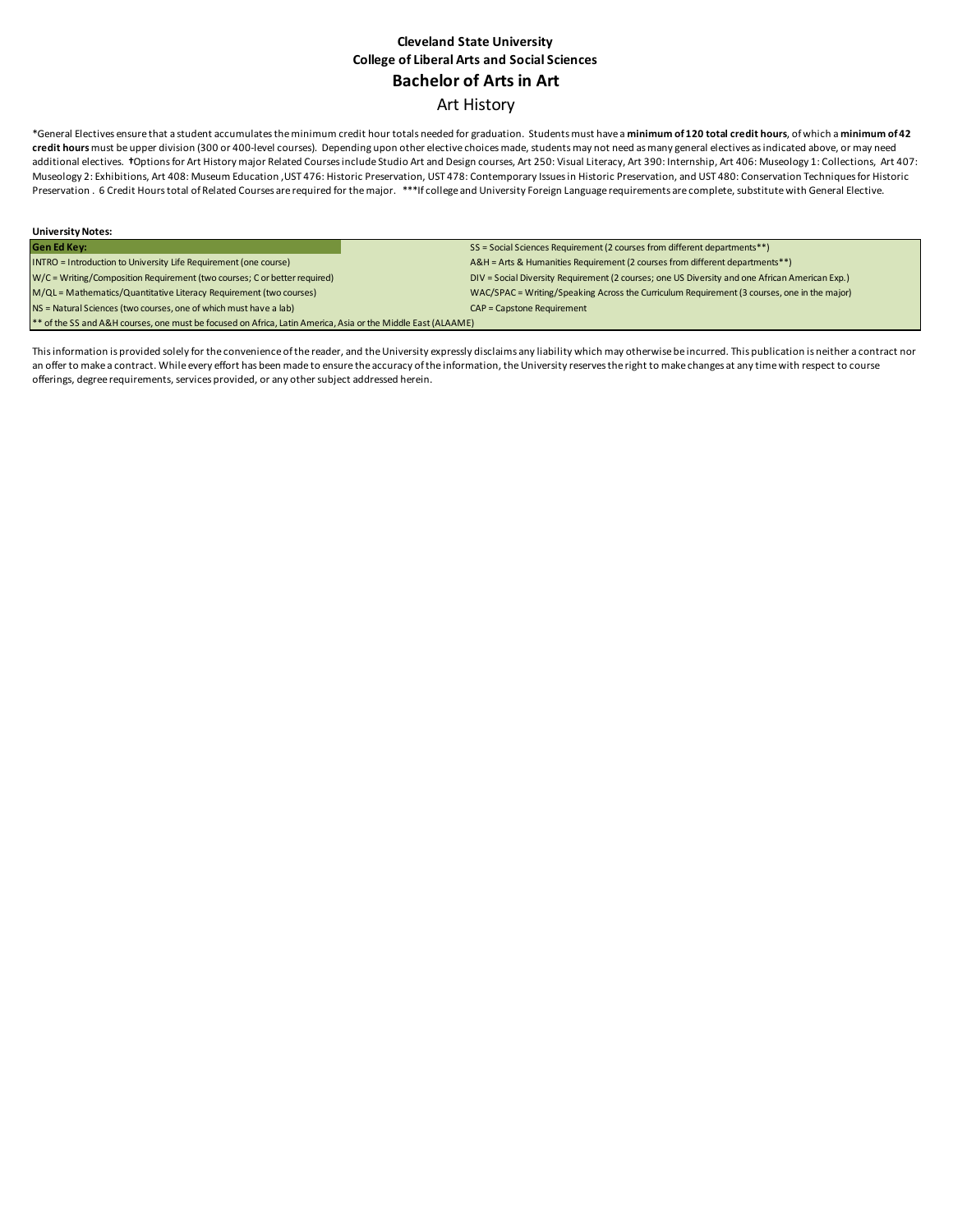#### **Cleveland State University College of Liberal Arts and Social Sciences Bachelor of Arts in Art**

Graphic Design

|                                                                              | <b>First Year</b> |   |              |  |                                                                          |                |                          |              |  |  |
|------------------------------------------------------------------------------|-------------------|---|--------------|--|--------------------------------------------------------------------------|----------------|--------------------------|--------------|--|--|
| <b>Fall Semester</b>                                                         | <b>Credits</b>    |   | Major Gen Ed |  | <b>Spring Semester</b>                                                   | <b>Credits</b> |                          | Major Gen Ed |  |  |
| ASC 101: Introduction to University Life                                     |                   |   | Intro        |  | <b>ENG 102: College Writing II</b>                                       | 3              |                          | W/C          |  |  |
| <b>ENG 101: College Writing I</b>                                            | 3                 |   | W/C          |  | Arts and Humanities Elective (not Art)**                                 | 3              |                          | A&H          |  |  |
| MTH 116: Foundations Quantitative Literacy                                   |                   |   | M/QL         |  | MTH 117: Mathematical App in Real World                                  |                |                          | M/QL         |  |  |
| ART 252 / 253 / 281 / 286 <sup>t</sup> or other Arts & Humanities Elective** | 3                 |   | A&H          |  | Art 250: Visual Literacy <sup>t</sup> or other Social Science Elective** | $\overline{3}$ |                          | <b>SS</b>    |  |  |
| Art 244: Intro Visual Technology                                             | 3                 | x |              |  | Art 242: Intro Type and Design                                           |                | $\mathbf v$<br>$\lambda$ |              |  |  |
| <b>General Elective*</b>                                                     | 3                 |   |              |  |                                                                          |                |                          |              |  |  |
| Semester Total                                                               | 16                |   |              |  | Semester Total                                                           | 15             |                          |              |  |  |

| <b>Second Year</b>                              |                |   |              |  |                                              |                |                   |              |
|-------------------------------------------------|----------------|---|--------------|--|----------------------------------------------|----------------|-------------------|--------------|
| <b>Fall Semester</b>                            | <b>Credits</b> |   | Major Gen Ed |  | <b>Spring Semester</b>                       | <b>Credits</b> |                   | Major Gen Ed |
| Social Science Elective (ALAAME)**              |                |   | SS           |  | Natural Science Elective                     | 3              |                   | <b>NS</b>    |
| Natural Science Elective                        |                |   | <b>NS</b>    |  | Natural Science Elective Lab                 |                |                   | NS Lab       |
| ART 348: Intermediate Visual Technology: Motion |                | X |              |  | Art 347: Intermediate Visual Technology: Web |                | $\checkmark$<br>v |              |
| Foreign Language***                             | $\overline{4}$ |   | <b>CLASS</b> |  | Foreign Language***                          | $\overline{4}$ |                   | CLASS        |
| l General Elective*                             |                |   |              |  | Design Track: Elective ★                     | 3              | $\checkmark$<br>v |              |
| Semester Total                                  | 16             |   |              |  | Semester Total                               | 14             |                   |              |

| <b>Third Year</b>                       |                |   |              |  |                                                                                               |                |   |              |  |
|-----------------------------------------|----------------|---|--------------|--|-----------------------------------------------------------------------------------------------|----------------|---|--------------|--|
| <b>Fall Semester</b>                    | <b>Credits</b> |   | Major Gen Ed |  | <b>Spring Semester</b>                                                                        | <b>Credits</b> |   | Major Gen Ed |  |
| US Diversity Elective                   | 3              |   | DIV-US       |  | Art 388: African-American Art <b>t or</b> other 300/400<br>level AA Social Diversity Elective |                |   | DIV-AA       |  |
| Art 342: Advanced Typography            | 3              | X |              |  | Art 346: Human-Centered Graphic Design                                                        |                | X |              |  |
| 300 level Design Track: Elective ★      | 3              | X |              |  | ART 343: Data Visualization and Information Design                                            | 3              | X |              |  |
| 300-400 level WAC or SPAC Art History + |                | X | <b>WAC</b>   |  | Art History Elective <sup>t</sup> if needed or General Elective*                              | 3              | X |              |  |
| General Elective*                       | 3              |   |              |  | WAC Elective if needed or General Elective*                                                   | З              |   | <b>WAC</b>   |  |
|                                         |                |   |              |  |                                                                                               |                |   |              |  |
| Semester Total                          | 15             |   |              |  | Semester Total                                                                                | 15             |   |              |  |

| <b>Fourth Year</b>                                               |                |   |              |  |                                        |                |   |              |  |
|------------------------------------------------------------------|----------------|---|--------------|--|----------------------------------------|----------------|---|--------------|--|
| <b>Fall Semester</b>                                             | <b>Credits</b> |   | Major Gen Ed |  | <b>Spring Semester</b>                 | <b>Credits</b> |   | Major Gen Ed |  |
| Art 442: Integrated Design Strategies                            | 3              | X |              |  | Art 450: Design Studio Capstone        | 3              | x | CAP          |  |
| Art 446: Graphic Design for Social and Cultural Contexts         | $\overline{3}$ | X |              |  | 300-400 level Design Track: Elective ★ | 3              | X |              |  |
| General Elective* 300-400 level                                  | 3              |   |              |  | General Elective* 300-400 level        | 3              |   |              |  |
| Art History Elective <sup>t</sup> if needed or General Elective* | $\overline{3}$ |   |              |  | General Elective*                      | 3              |   |              |  |
| WAC Elective if needed or General Elective*                      | 3              |   | <b>WAC</b>   |  | General Elective*                      |                |   |              |  |
|                                                                  |                |   |              |  |                                        |                |   |              |  |
| Apply for Spring graduation prior to Sep 9th                     |                |   |              |  |                                        |                |   |              |  |
| Semester Total                                                   | 15             |   |              |  | Semester Total                         | 14             |   |              |  |
| (minimum 120 required for degree)<br>Credit Total:<br>120        |                |   |              |  |                                        |                |   |              |  |

*Assumptions: college-level readiness in MTH & ENG; no Foreign Language Deficiency*

#### **College/ Program Notes:**

The plan above is a suggested guide to ensure that all General Education, College, University, and Major requirements are met within 4 years of study. Students may deviate from the suggested placement of Gen Ed courses, although the M/QL and W/C requirements should be completed during the first year of study.